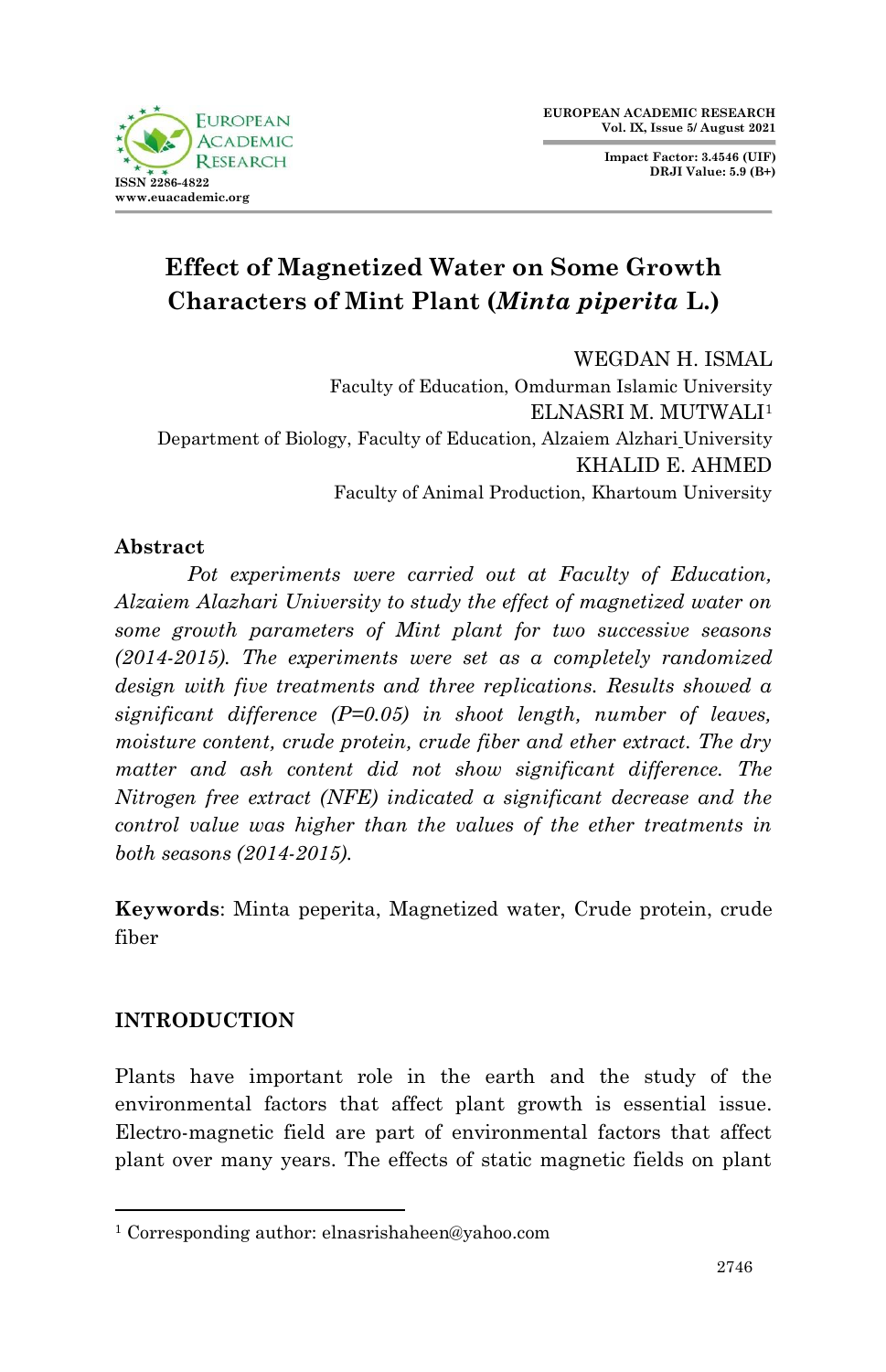have been the subject of different research studies (Hirota *et al*., 1999). The technology of magnetic water has widely studied and adopted in the field of agriculture in many countries, but in Sudan the available studies and application of magnetic water in agriculture is very limited, therefore, the present study aimed to study the effect of magnetic water on some growth parameters of peppermint plant (*Minta piperita* L.).

# **MATERIALS AND METHODS**

# **Plant material:**

Peppermint seedlings of one year old, having 14 leaves and 12cm in length were selected for this experiment. The experiment was arranged as a completely randomized design with five treatments and three replications for each treatment.

The treatments were as follows:

1.Normal seedling irrigated with tap water and considered as a control  $(T_1)$ .

2. Normal seedling irrigated with magnetized water  $(T_2)$ .

3. Normal seedling irrigated with two times magnetized water  $(T_3)$ .

4. Normal seedling irrigated with four times magnetized water  $(T_4)$ .

5. Normal seedling irrigated with six times magnetized water  $(T_5)$ .

The soil used in this experiment was light clay soil.

# **Magnetic device:**

The device used for water treatment was funnel shaped obtained from the local agent of Magnetic technologies L.L.C. Model Na, MFLa, Dubai, U.A.E.

# **Parameters measured:**

The plant height, number of leaves were taken monthly for three months.The chemical constituents recorded at the end of the experiment.

# **Statistical analysis:**

All data relating plant height, number of leaves were tabulated and statistically, analyzed using analysis of variance (ANOVA) according to Gomez and Gomez (1984).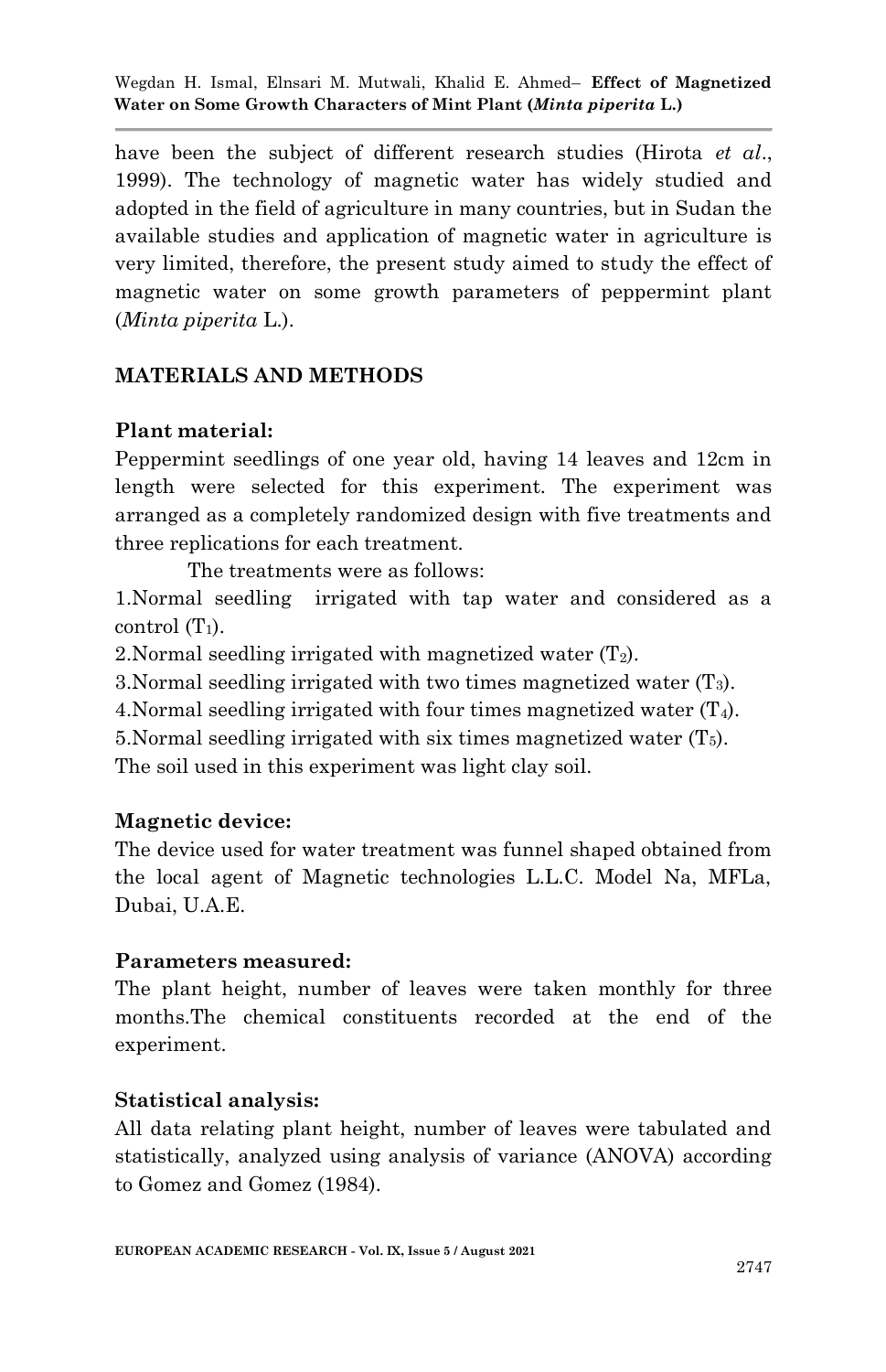#### **RESULTS AND DISCUSSION**

Table (1) showed the shoot length and number of leaves of mint plant in the years  $2014$  and  $2015$ . A significant difference  $(P=0.05)$  was observed at one, two and three moths after start of experiment (ASE) in the first year (2014). However, in the second year, a non-significant difference was observed one month after start of experiment, but a significant increase was observed at two and three months after start of experiment. The increase in the number of leaves was significant at 1, 2 and 3 months after start of experiment in the first and second year (2015, 2016) except treatments ( $T_2$  and  $T_3$ ) at two and three months after start of experiment in the year 2015. These results concur with results of Aladjadjiyan (2002), Atak *et al.* (2003), Nasher (2008) and Mohmood and Usman (2014). These results may be attributed to the role of magnetic treatment of water in increasing absorption and assimilation of nutrients consequently increasing plant growth of shoot length and number of leaves.

The constituents of mint plant showed a significant increase in moisture content, crude protein, crude fiber and ether extract in both years results (2014 and 2015) (Table 2). However a nonsignificant difference was observed in dry matter and ash content. On the other hand a significant decrease was observed in nitrogen free extract (NFE) in both years. Similar results were reported by Amer *et al*. (2014) who found high significant increase in yield and content of protein and oil of soya bean irrigated with magnetic water compared with those irrigated with normal water. These results were confirmed by the results of Singureanu *et al*. (2015) who found high accumulation of menthol, eugend, sucalyptol, linalool and other components in *Minta piperta* L. treated by high pulsatile electromagnetic and ultra sound pulsatile fields.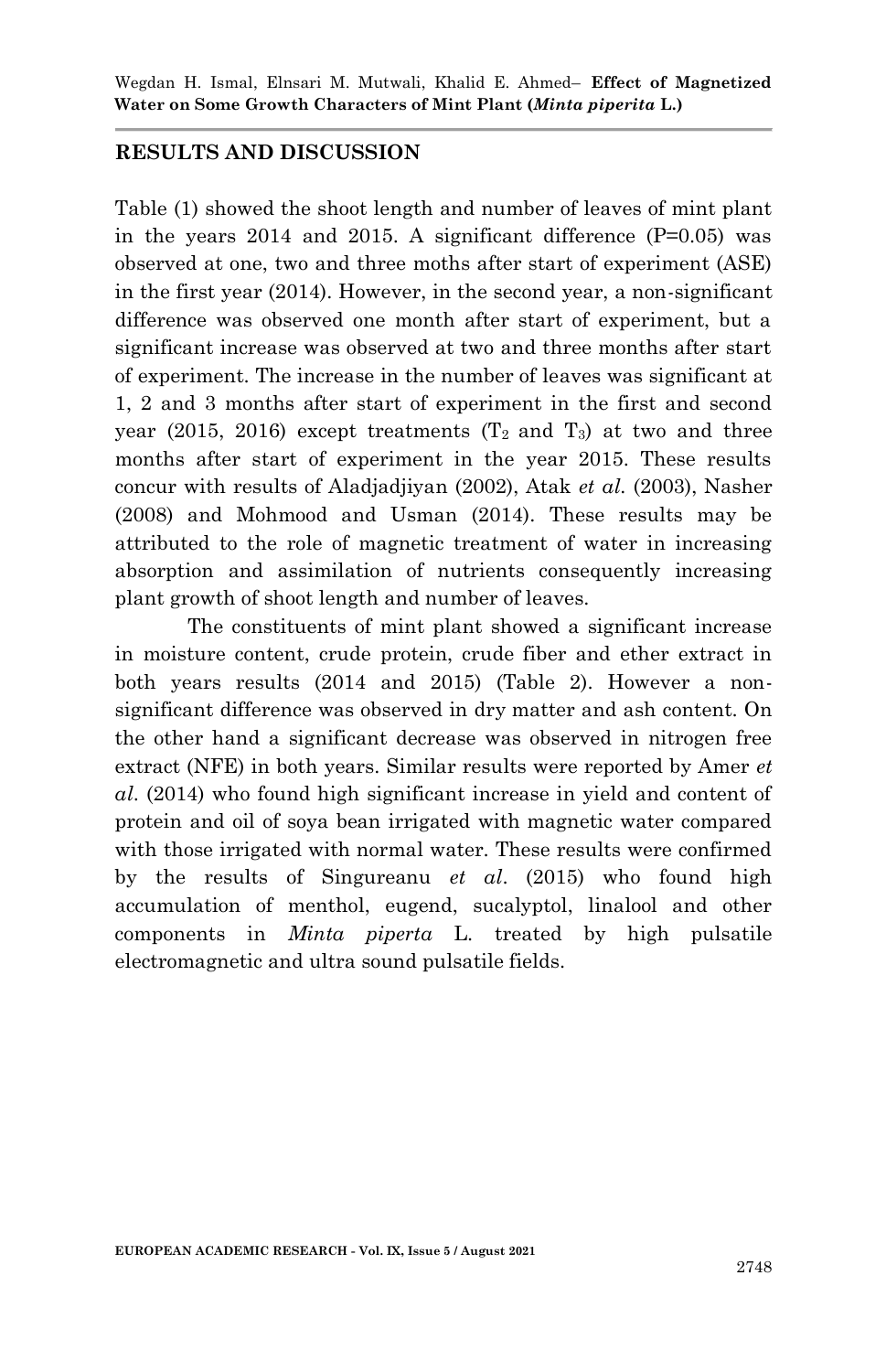|      |                | Shoot length (cm)                |                |       | Number of leaves |              |       |  |  |  |
|------|----------------|----------------------------------|----------------|-------|------------------|--------------|-------|--|--|--|
|      |                | Months after start of experiment |                |       |                  |              |       |  |  |  |
|      |                |                                  | $\overline{2}$ | 3     |                  | $\mathbf{2}$ | 3     |  |  |  |
| 2014 | $T_1$          | 20.47                            | 24.11          | 30.30 | 16.00            | 22.00        | 24.30 |  |  |  |
|      | T <sub>2</sub> | 23.60                            | 28.27          | 33.40 | 17.22            | 25.66        | 26.44 |  |  |  |
|      | T3             | 24.60                            | 28.40          | 33.40 | 17.27            | 25.90        | 26.98 |  |  |  |
|      | $T_{4}$        | 24.80                            | 29.46          | 33.80 | 17.66            | 26.00        | 27.33 |  |  |  |
|      | $T_5$          | 24.90                            | 29.60          | 34.40 | 18.77            | 26.30        | 29.99 |  |  |  |
|      | <b>LSD</b>     | 1.81                             | 3.09           | 3.06  | 1.66             | 1.81         | 2.68  |  |  |  |
| 2015 | $T_1$          | 20.20                            | 24.05          | 29.05 | 15.60            | 21.73        | 24.70 |  |  |  |
|      | T <sub>2</sub> | 21.05                            | 26.60          | 30.40 | 17.70            | 24.55        | 26.20 |  |  |  |
|      | $T_{3}$        | 23.50                            | 28.22          | 37.60 | 18.10            | 25.00        | 26.40 |  |  |  |
|      | $T_{4}$        | 23.60                            | 28.60          | 32.50 | 18.60            | 25.60        | 27.00 |  |  |  |
|      | $T_5$          | 23.64                            | 29.40          | 32.70 | 18.30            | 25.70        | 28.40 |  |  |  |
|      | <b>LSD</b>     | 4.38                             | 2.55           | 3.23  | 2.68             | 2.29         | 2.29  |  |  |  |

**Table (1): The effect of magnetized water on shoot length and number of leaves of mint plant (2014-2015).**

**Table (2): The effect of magnetized water on constituents of mint plant in the years 2014-2015**

|      |                | Moisture<br>content | Dry<br>matter<br>(%) | Crude<br>protein<br>(%) | Crude<br>fiber $(\%)$ | Ether<br>extract<br>(%) | Ash $(\%)$ | NFE (%) |
|------|----------------|---------------------|----------------------|-------------------------|-----------------------|-------------------------|------------|---------|
| 2014 | $T_1$          | 82.09               | 92.66                | 11.20                   | 22.85                 | 0.78                    | 15.98      | 41.85   |
|      | T <sub>2</sub> | 83.06               | 92.73                | 12.25                   | 24.43                 | 2.82                    | 16.82      | 36.41   |
|      | $T_3$          | 83.69               | 92.86                | 14.88                   | 25.80                 | 3.85                    | 17.32      | 31.01   |
|      | $T_4$          | 84.26               | 92.85                | 15.58                   | 26.26                 | 3.88                    | 17.46      | 29.97   |
|      | Т.             | 85.01               | 92.50                | 16.10                   | 27.51                 | 4.11                    | 17.74      | 27.40   |
|      | <b>LSD</b>     | 1.81                | 1.98                 | 1.81                    | 2.68                  | 1.41                    | 1.96       | 2.43    |
| 2015 | т,             | 81.80               | 92.67                | 11.18                   | 22.82                 | 076                     | 15.94      | 41.97   |
|      | T <sub>2</sub> | 83.12               | 92.95                | 12.31                   | 24.44                 | 2.80                    | 16.80      | 36.40   |
|      | $T_{2}$        | 83.70               | 92.97                | 14.91                   | 25.81                 | 3.85                    | 17.33      | 30.83   |
|      | $T_4$          | 84.31               | 92.86                | 15.60                   | 26.27                 | 3.90                    | 17.38      | 29.71   |
|      | T.             | 85.11               | 92.87                | 16.12                   | 27.50                 | 4.12                    | 17.76      | 27.37   |
|      | <b>LSD</b>     | 1.81                | 2.68                 | 1.81                    | 2.29                  | 1.41                    | 2.29       | 1.81    |

# **REFERENCES**

- 1. Aladjadjiyan, A. (2002). Study of the influence of magnetic field on some biological characteristics of Zea mays. J. of Central Eur. Agric, 3: 89-94.
- 2. Atak, C., Eminoglu, O., Aklimanoglu, S. and Rzakouliva, A. (2003). Stimulation of regeneration by magnetic field in soya bean Glycime max L Merrill-Tissue cultures. J. Cell Mol. Biol., 2:113-119.
- 3. Nasher, S.H. (2008). The effect of magnetic water on growth of chick pea seeds. Eng. & Tech. 26(9): 4 pages.
- 4. Amer, M.M., Elsanst, A.G. and Sahar, H. Rashed (2014). Effect of magnetized low quality irrigation water on some soil properties and soybean yield (*Glycine max* L.) water salt affected soils conditions. J. Soil Sci. and Agric. Eng. Mansora Univ. No. 15(10: 1377-1388.